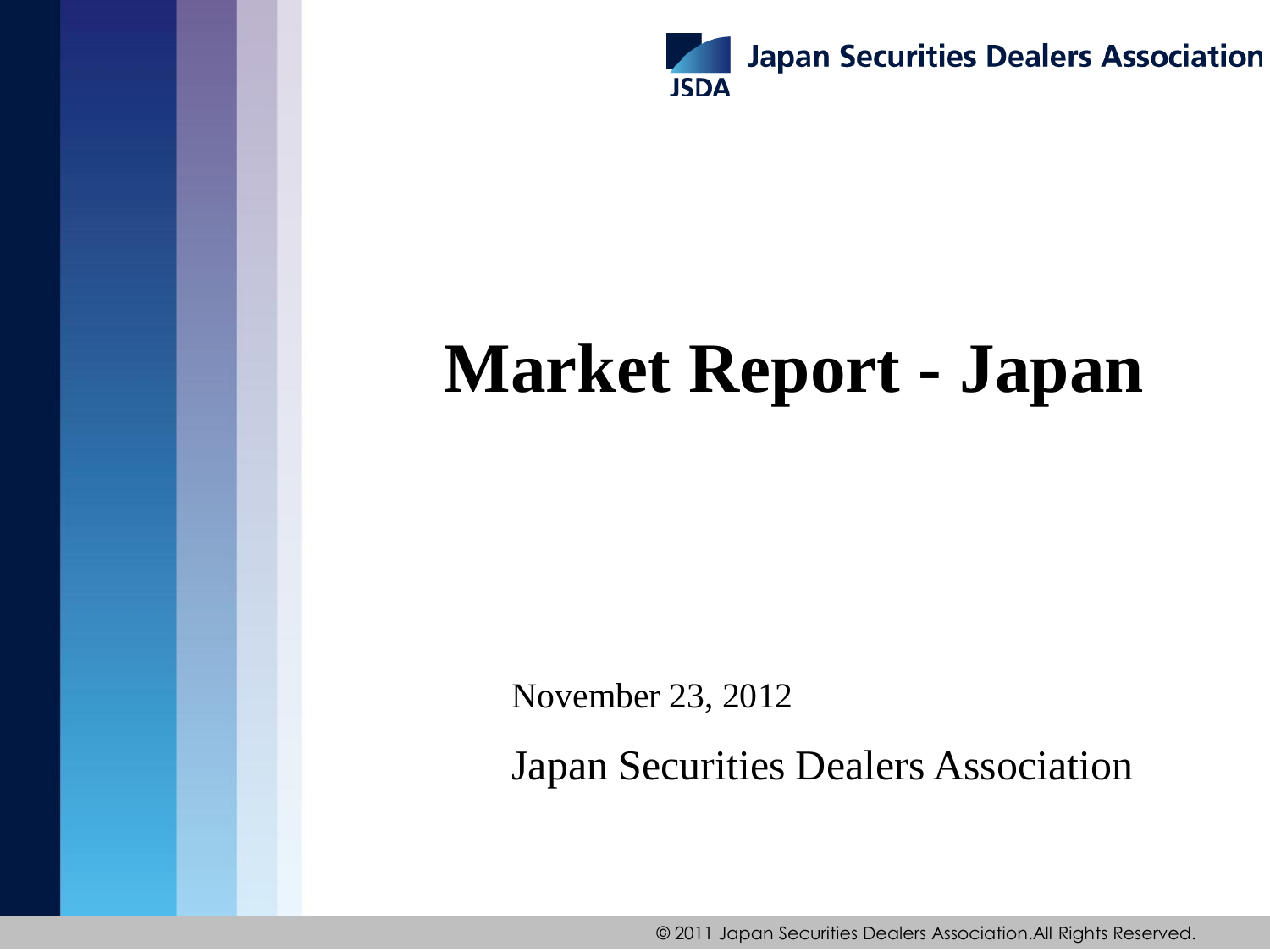# **1. Economy**



1

#### **Major Economic Indicators**

| ູ                                                     |        |        |        |                  |        |         |               | (%)     |
|-------------------------------------------------------|--------|--------|--------|------------------|--------|---------|---------------|---------|
|                                                       | 2011   |        |        |                  | 2012   |         | <b>CY2010</b> | CY2011  |
|                                                       | $1-3$  | $4-6$  | $7-9$  | $10-12$          | $1-3$  | $4 - 6$ |               |         |
| <b>GDP</b>                                            | $-2.0$ | $-0.3$ | 1.7    | 0.1              | 1.3    | 0.2     | 4.5           | $-0.8$  |
| Domestic Demand                                       | $-1.8$ | 0.6    | 1.0    | 0.8              | 1.1    | 0.2     | 2.8           | 0.1     |
| (Contribution ratio)                                  | $-1.8$ | 0.6    | 1.0    | 0.8              | 1.2    | 0.2     | 2.8           | 0.1     |
| Private Demand                                        | $-2.2$ | 0.2    | 1.4    | 1.0 <sub>l</sub> | 1.0    | 0.2     | 3.1           | $-0.1$  |
| (Contribution ratio)                                  | $-1.6$ | 0.1    | 1.0    | 0.8              | 0.8    | 0.1     | 2.3           | $-0.1$  |
| Private Consumption                                   | $-1.5$ | 0.6    | 1.1    | 0.7              | 1.2    | 0.1     | 2.6           | 0.1     |
| Private Residential Investment                        | 1.7    | $-3.0$ | 4.8    | 0.1              | $-1.6$ | 0.9     | $-4.2$        | 5.7     |
| Private Non-Residential Investment                    | $-0.1$ | $-0.9$ | 0.3    | 5.5              | $-1.6$ | 1.4     | 0.8           | 1.3     |
| <b>Public Demand</b>                                  | $-0.6$ | 1.9    | 0.0    | 0.1              | 1.5    | 0.5     | 1.9           | $1.0\,$ |
| (Contribution ratio)                                  | $-0.1$ | 0.5    | 0.0    | 0.0 <sub>1</sub> | 0.4    | 0.1     | 0.5           | 0.2     |
| Government Consumption                                | 0.3    | 0.6    | 0.2    | 0.4              | 1.1    | 0.2     | 2.2           | 2.0     |
| Public Investment                                     | $-4.4$ | 7.4    | $-1.1$ | $-1.0$           | 3.6    | 1.8     | 0.9           | $-3.5$  |
| Net Exports of Goods & Servicies (Contribution ratio) | $-0.3$ | $-0.9$ | 0.7    | $-0.7$           | 0.1    | $-0.1$  | 1.7           | $-0.9$  |
| Exports of Goods & Services                           | $-0.4$ | $-5.8$ | 7.8    | $-3.6$           | 3.4    | 1.2     | 24.3          | $-0.1$  |
| Imports of Goods & Services                           | 1.5    | 0.0    | 3.4    | 1.0              | 2.2    | 1.6     | 11.2          | 6.3     |
| (source) Cabinet Office                               |        |        |        |                  |        |         |               |         |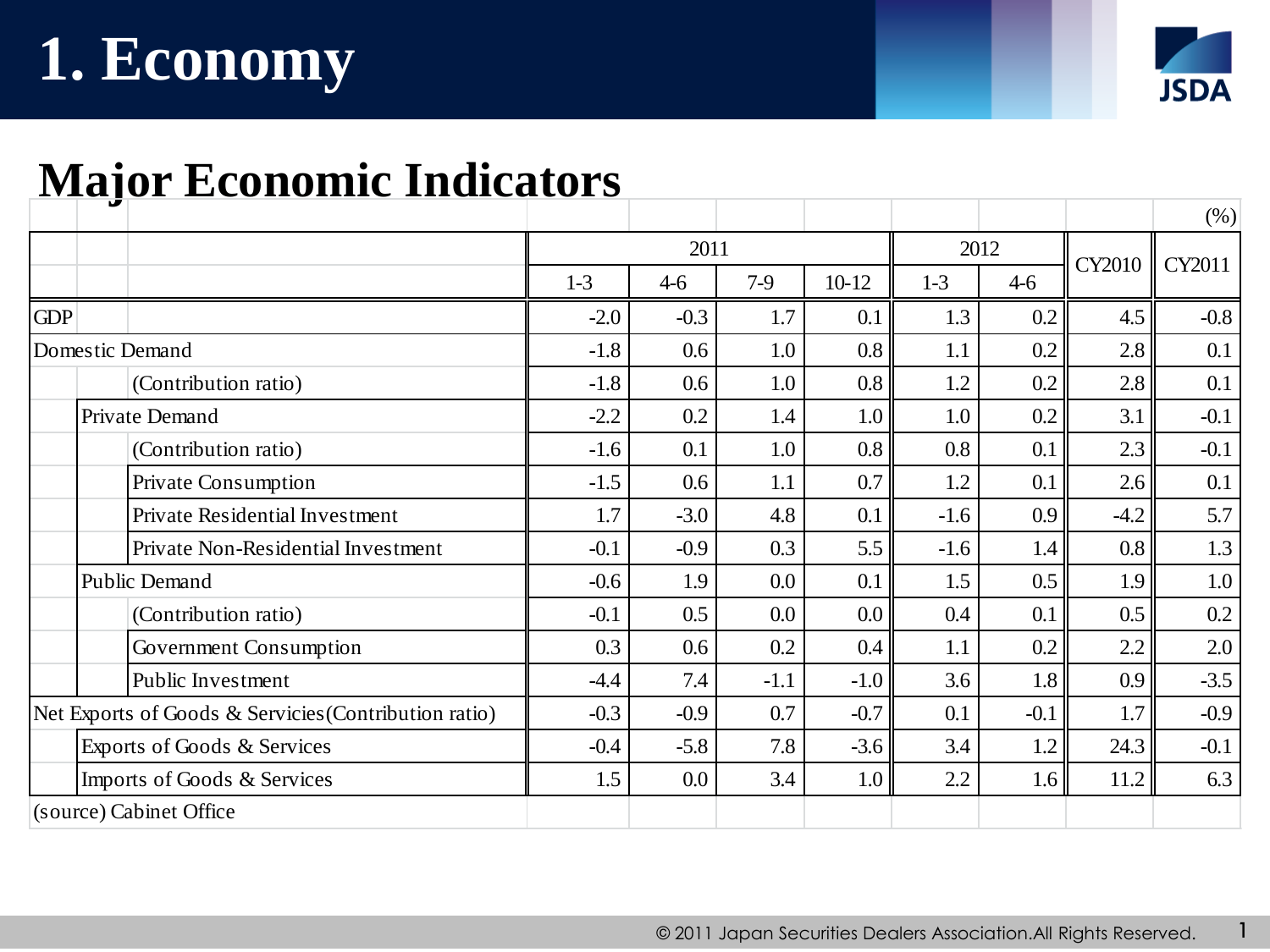# **2. Stock Market (1)**



#### **Stock Prices: US, Europe and Japan**

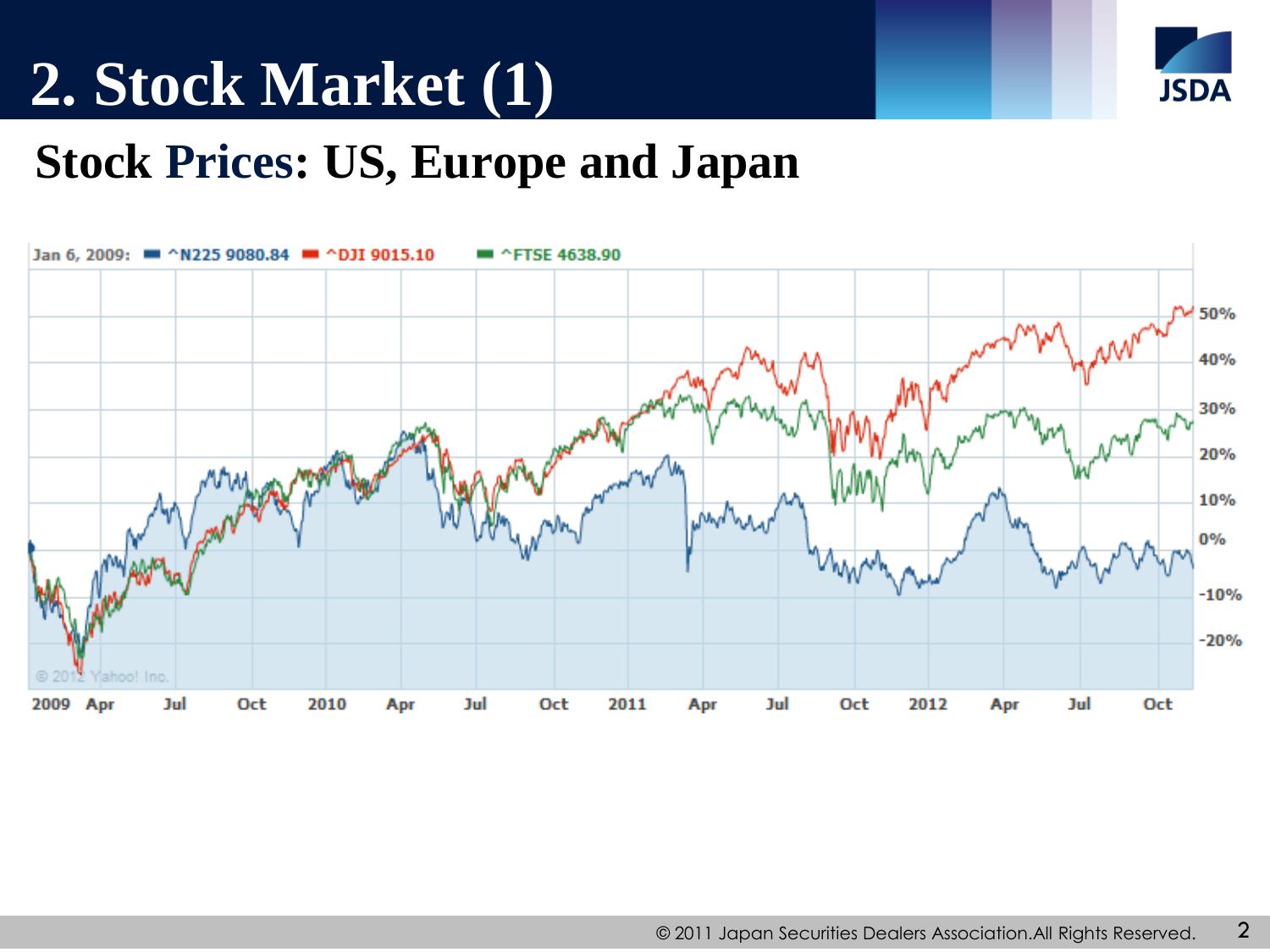## **2. Stock Market (2)**



#### **Stock Prices: India, Hong Kong and Japan**

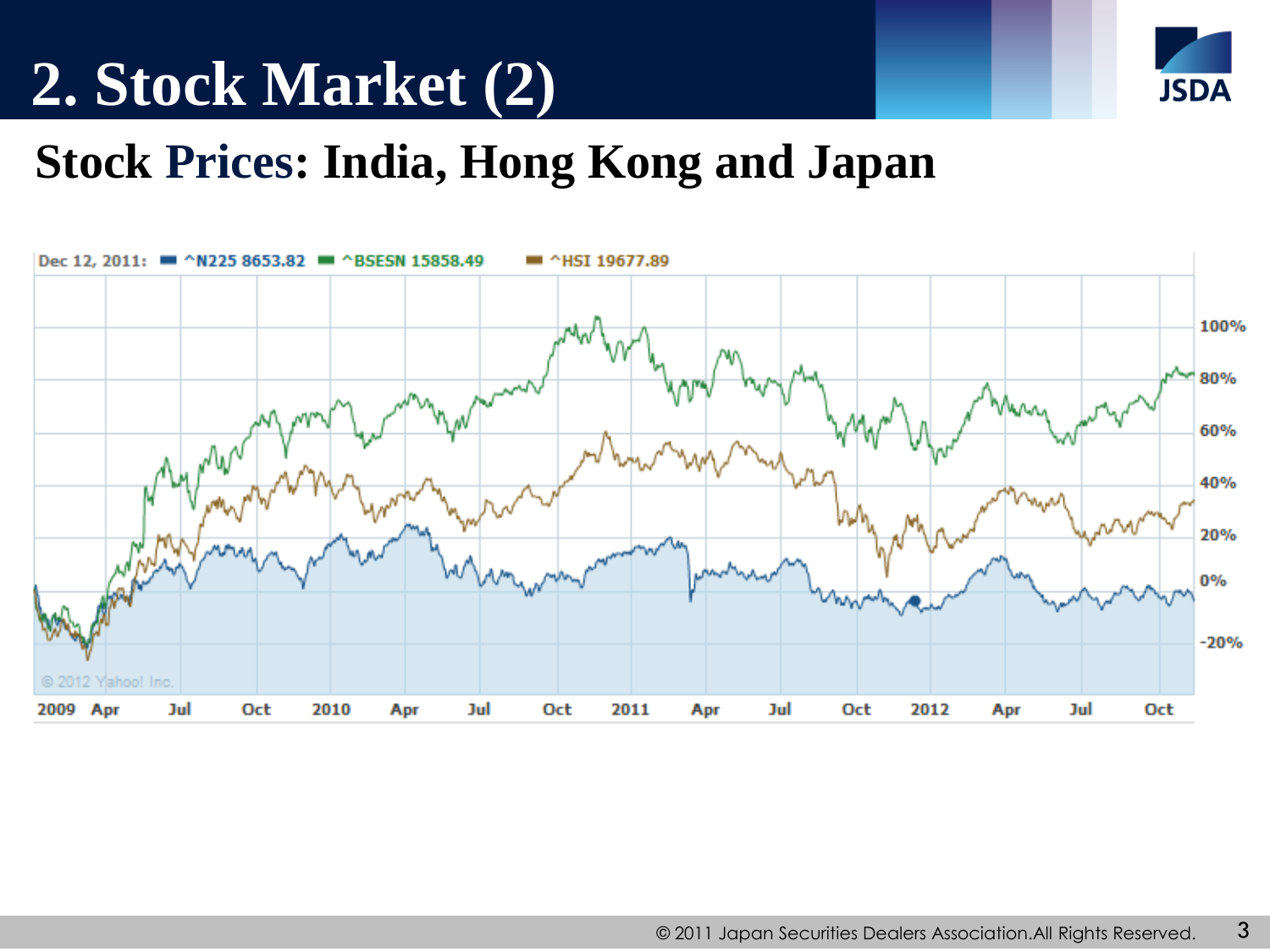## **2. Stock Market (3)**



#### **Nikkei 225 Stock Average and JPY/USD Exchange Rate**

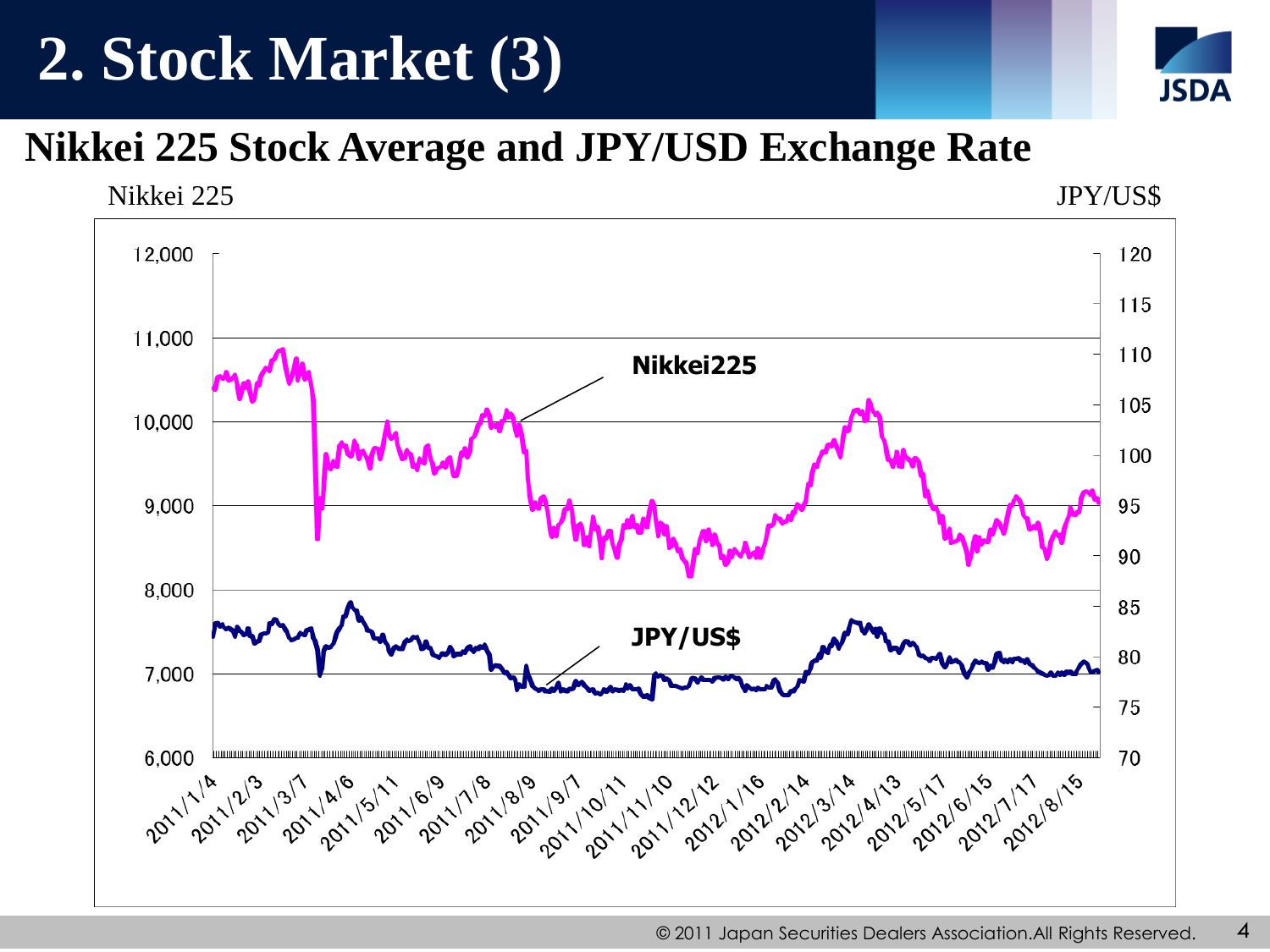# **3. Major Topics (1)**



#### **1) Merger of TSE and OSE**

 - Tokyo Stock Exchange (TSE) and Osaka Securities Exchange (OSE) announced a merger of their operations (target date: January 2013).

### **2) Re-listing of Japan Airlines (JAL)**

- Japan Airlines (JAL) re-listed on the Tokyo Stock Exchange in September 2012.
- The re-listing was the second biggest IPO in the world, next to Facebook.

#### **3) Corporate Governance Issues**

- In the fall last year, two major scandals were revealed in Japanese listed companies:
	- -- one case involving fraudulent accounting methods to hide investment losses over a prolonged period, and
	- -- the other caused by improper loans to a related party.
- Measures have been taken or being deliberated to prevent the recurrence of such cases and improve corporate governance.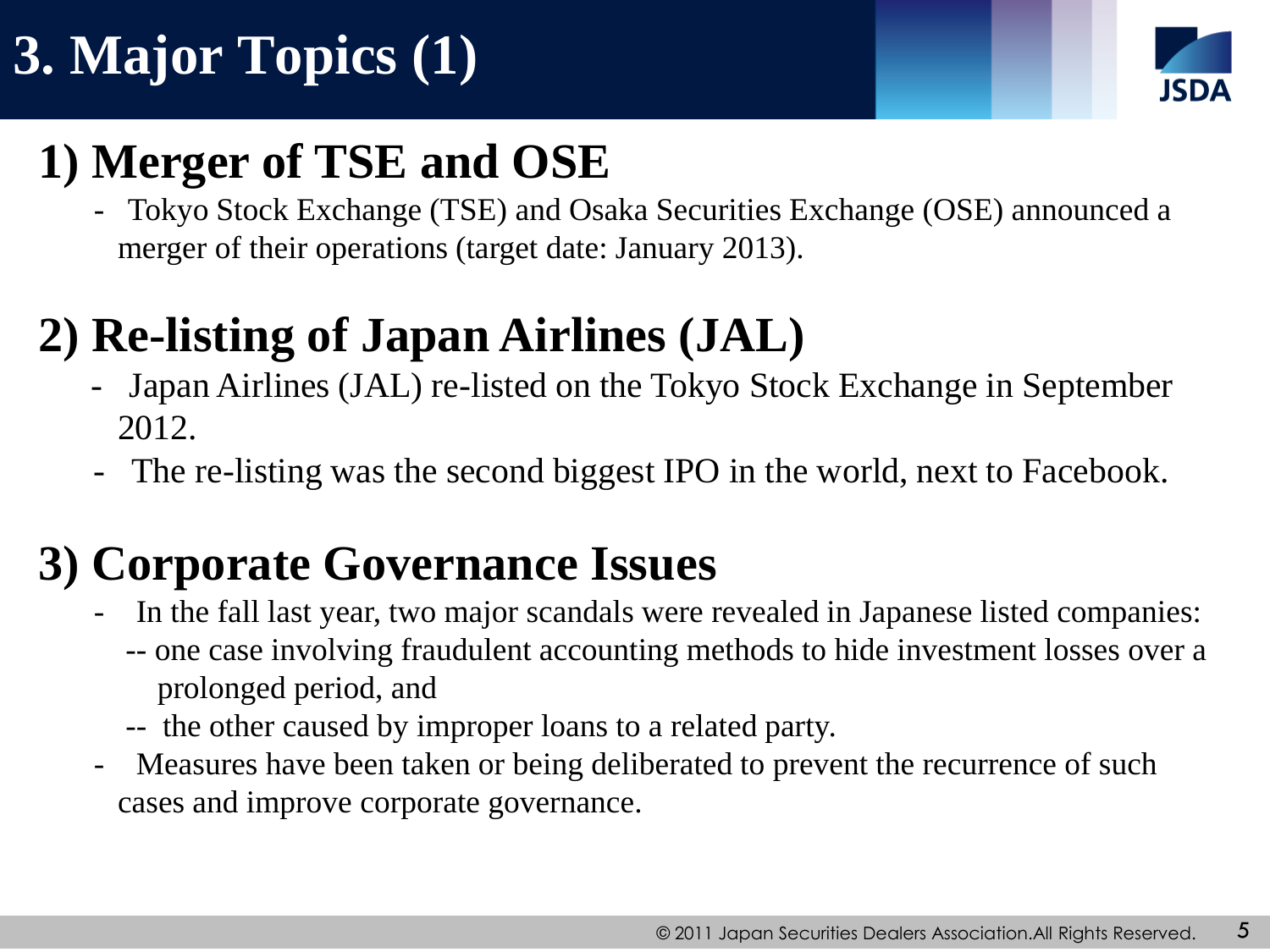# **3. Major Topics (2)**



### **4) Issues Surrounding Public Offerings**

- A string of incidents involving improper information management and insider trading have come to light since spring this year.
- Japan FSA and JSDA have taken actions and are deliberating further measures to prevent such incidents.

## **5) Regulatory Reforms Based on Agreements at G20 and FSB**

- OTC derivative regulation
- Effective resolution regimes for failed financial institutions